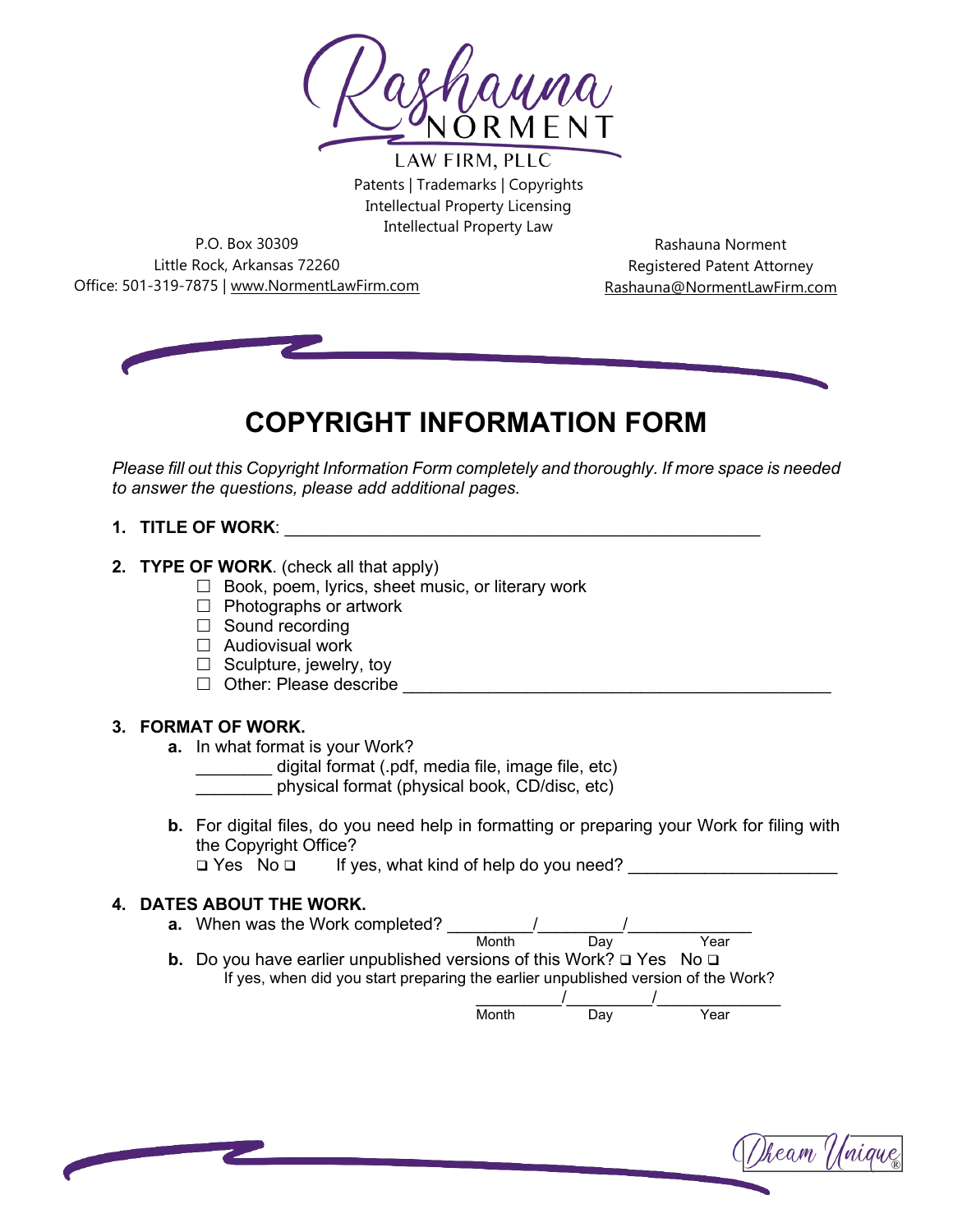| 5. PREVIOUS PUBLICATIONS. Has the Work been published, made available, sold, or shown |  |
|---------------------------------------------------------------------------------------|--|
| publicly?                                                                             |  |

| □ Yes No □             |  |       | If Yes, when was earliest publication, sale, or availability to the |      |  |  |
|------------------------|--|-------|---------------------------------------------------------------------|------|--|--|
| public?                |  |       |                                                                     |      |  |  |
|                        |  | Month | Dav                                                                 | Year |  |  |
| If Yes, where and how? |  |       |                                                                     |      |  |  |

**6. PREVIOUS REGISTRATIONS.** Have you previously filed a copyright application to register another version or edition of this Work?  $\square$  Yes No  $\square$ 

If Yes, what is the copyright registration number of the other work?

#### **7. THIRD PARTY MATERIALS.**

**a.** Does any of the Work contain any materials (text, photos/images, musical beats, etc) from third parties?  $\square$  Yes No  $\square$ 

\_\_\_\_\_\_\_\_\_\_\_\_\_\_\_\_\_\_\_\_\_\_\_\_\_\_\_\_\_\_\_\_\_\_\_\_\_\_\_\_\_\_\_\_\_\_\_\_\_\_\_\_\_\_\_\_\_\_\_\_\_\_\_\_

If yes, what was part(s) of the Work is from third parties?

 $\overline{\phantom{a}}$  , and the set of the set of the set of the set of the set of the set of the set of the set of the set of the set of the set of the set of the set of the set of the set of the set of the set of the set of the s

- **b.** If yes to 7(a), what is the source of the third party materials? Please provide copies of source materials and any written agreements/permissions □ Public domain □ Stock material (photograph, music, etc)
	- $\square$  By permission

#### **8. AUTHOR(S)**. List all authors and creators of the Work.

**a.** Name:

Mailing address: \_\_\_\_\_\_\_\_\_\_\_\_\_\_\_\_\_\_\_\_\_\_\_\_\_\_\_\_\_\_\_\_\_\_\_\_\_\_\_\_\_\_\_\_\_\_\_\_\_

E-mail address: \_\_\_\_\_\_\_\_\_\_\_\_\_\_\_\_\_\_\_\_\_\_\_\_\_\_\_\_\_\_\_\_\_\_\_\_\_\_\_\_\_\_\_\_\_\_\_\_\_\_

 $\frac{1}{2}$  ,  $\frac{1}{2}$  ,  $\frac{1}{2}$  ,  $\frac{1}{2}$  ,  $\frac{1}{2}$  ,  $\frac{1}{2}$  ,  $\frac{1}{2}$  ,  $\frac{1}{2}$  ,  $\frac{1}{2}$  ,  $\frac{1}{2}$  ,  $\frac{1}{2}$  ,  $\frac{1}{2}$  ,  $\frac{1}{2}$  ,  $\frac{1}{2}$  ,  $\frac{1}{2}$  ,  $\frac{1}{2}$  ,  $\frac{1}{2}$  ,  $\frac{1}{2}$  ,  $\frac{1$ 

 $\frac{1}{2}$  ,  $\frac{1}{2}$  ,  $\frac{1}{2}$  ,  $\frac{1}{2}$  ,  $\frac{1}{2}$  ,  $\frac{1}{2}$  ,  $\frac{1}{2}$  ,  $\frac{1}{2}$  ,  $\frac{1}{2}$  ,  $\frac{1}{2}$  ,  $\frac{1}{2}$  ,  $\frac{1}{2}$  ,  $\frac{1}{2}$  ,  $\frac{1}{2}$  ,  $\frac{1}{2}$  ,  $\frac{1}{2}$  ,  $\frac{1}{2}$  ,  $\frac{1}{2}$  ,  $\frac{1$ 

 $\_$  , and the set of the set of the set of the set of the set of the set of the set of the set of the set of the set of the set of the set of the set of the set of the set of the set of the set of the set of the set of th

Telephone number: \_\_\_\_\_\_\_\_\_\_\_\_\_\_\_\_\_\_\_\_\_\_\_\_\_\_\_\_\_\_\_\_\_\_\_\_\_\_\_\_\_\_\_\_\_\_\_

Author's contribution / independent creation to the Work is:

Author did NOT independently create this part of the Work:

**b.** Name:  $\frac{1}{2}$  Name:  $\frac{1}{2}$  and  $\frac{1}{2}$  and  $\frac{1}{2}$  and  $\frac{1}{2}$  and  $\frac{1}{2}$  and  $\frac{1}{2}$  and  $\frac{1}{2}$  and  $\frac{1}{2}$  and  $\frac{1}{2}$  and  $\frac{1}{2}$  and  $\frac{1}{2}$  and  $\frac{1}{2}$  and  $\frac{1}{2}$  and  $\frac{1}{2}$  and

Mailing address: \_\_\_\_\_\_\_\_\_\_\_\_\_\_\_\_\_\_\_\_\_\_\_\_\_\_\_\_\_\_\_\_\_\_\_\_\_\_\_\_\_\_\_\_\_\_\_\_\_

E-mail address: \_\_\_\_\_\_\_\_\_\_\_\_\_\_\_\_\_\_\_\_\_\_\_\_\_\_\_\_\_\_\_\_\_\_\_\_\_\_\_\_\_\_\_\_\_\_\_\_\_\_

Telephone number: **with a set of the set of the set of the set of the set of the set of the set of the set of the set of the set of the set of the set of the set of the set of the set of the set of the set of the set of th** 

Author's contribution / independent creation to the Work is:

Author did NOT independently create this part of the Work: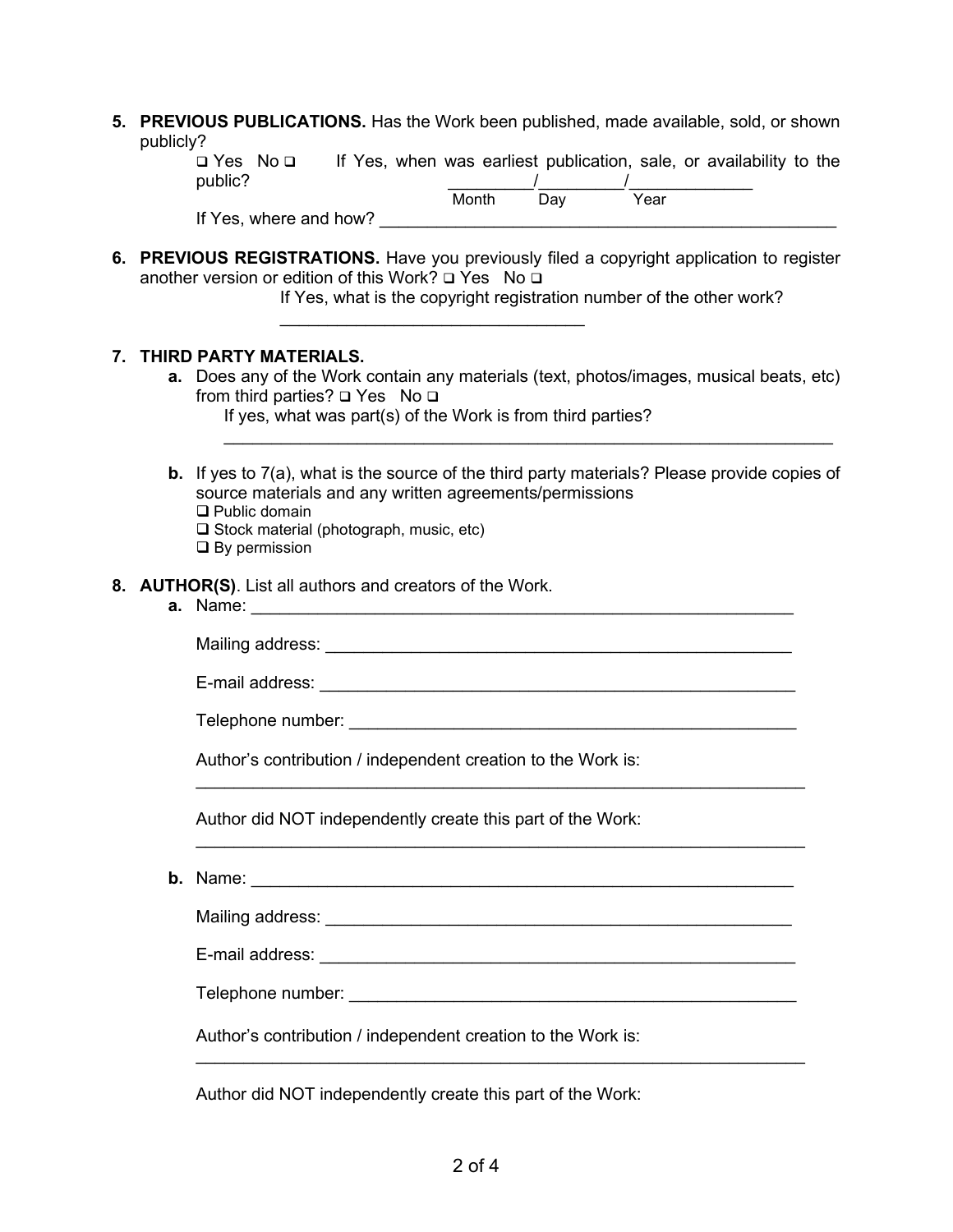|                 | <b>9. OWNER INFORMATION.</b> Are the owner(s) of the copyright in the Work the same as the listed |
|-----------------|---------------------------------------------------------------------------------------------------|
|                 | author(s)? $\Box$ Yes No $\Box$ If No, list all owner(s) of the copyright in the Work.            |
| <b>a.</b> Name: |                                                                                                   |

Mailing address: \_\_\_\_\_\_\_\_\_\_\_\_\_\_\_\_\_\_\_\_\_\_\_\_\_\_\_\_\_\_\_\_\_\_\_\_\_\_\_\_\_\_\_\_\_\_\_\_\_

 $\mathcal{L}_\text{max} = \mathcal{L}_\text{max} = \mathcal{L}_\text{max} = \mathcal{L}_\text{max} = \mathcal{L}_\text{max} = \mathcal{L}_\text{max} = \mathcal{L}_\text{max} = \mathcal{L}_\text{max} = \mathcal{L}_\text{max} = \mathcal{L}_\text{max} = \mathcal{L}_\text{max} = \mathcal{L}_\text{max} = \mathcal{L}_\text{max} = \mathcal{L}_\text{max} = \mathcal{L}_\text{max} = \mathcal{L}_\text{max} = \mathcal{L}_\text{max} = \mathcal{L}_\text{max} = \mathcal{$ 

E-mail address: \_\_\_\_\_\_\_\_\_\_\_\_\_\_\_\_\_\_\_\_\_\_\_\_\_\_\_\_\_\_\_\_\_\_\_\_\_\_\_\_\_\_\_\_\_\_\_\_\_\_

Telephone number:  $\blacksquare$ 

Was ownership acquired by a Work for Hire Agreement?  $\Box$  Yes No  $\Box$ If Yes, please provide a copy of the signed written agreement.

If Yes and ownership is by work for hire, was the Work for Hire Agreement signed before or after the Work was made?  $\square$  Before After  $\square$  Please provide a copy of the written agreement.

If the intent was to create a Work for Hire situation, please provide name and contact information of the independent contractor (or employee)

Independent Contractor/Employee Name:

Mailing address: \_\_\_\_\_\_\_\_\_\_\_\_\_\_\_\_\_\_\_\_\_\_\_\_\_\_\_\_\_\_\_\_\_\_\_\_\_\_\_\_\_\_\_\_\_\_\_\_\_

E-mail address: **E-mail address: E-mail address: E-mail address: E-mail address: E-mail address: E-mail address: E-mail address: E-mail address: E-mail address: E-mail address: E-mail address: E-mail** 

Telephone number: **with a set of the set of the set of the set of the set of the set of the set of the set of the set of the set of the set of the set of the set of the set of the set of the set of the set of the set of th** 

What did the independent contractor / employee provide with or for the Work?

 $\mathcal{L}_\mathcal{L} = \{ \mathcal{L}_\mathcal{L} = \{ \mathcal{L}_\mathcal{L} = \{ \mathcal{L}_\mathcal{L} = \{ \mathcal{L}_\mathcal{L} = \{ \mathcal{L}_\mathcal{L} = \{ \mathcal{L}_\mathcal{L} = \{ \mathcal{L}_\mathcal{L} = \{ \mathcal{L}_\mathcal{L} = \{ \mathcal{L}_\mathcal{L} = \{ \mathcal{L}_\mathcal{L} = \{ \mathcal{L}_\mathcal{L} = \{ \mathcal{L}_\mathcal{L} = \{ \mathcal{L}_\mathcal{L} = \{ \mathcal{L}_\mathcal{$ 

**b.** Name: \_\_\_\_\_\_\_\_\_\_\_\_\_\_\_\_\_\_\_\_\_\_\_\_\_\_\_\_\_\_\_\_\_\_\_\_\_\_\_\_\_\_\_\_\_\_\_\_\_\_\_\_\_\_\_\_\_

Mailing address: \_\_\_\_\_\_\_\_\_\_\_\_\_\_\_\_\_\_\_\_\_\_\_\_\_\_\_\_\_\_\_\_\_\_\_\_\_\_\_\_\_\_\_\_\_\_\_\_\_

E-mail address: \_\_\_\_\_\_\_\_\_\_\_\_\_\_\_\_\_\_\_\_\_\_\_\_\_\_\_\_\_\_\_\_\_\_\_\_\_\_\_\_\_\_\_\_\_\_\_\_\_\_

Telephone number:  $\blacksquare$ 

Was ownership acquired by a Work for Hire Agreement?  $\square$  Yes No  $\square$ If Yes, please provide a copy of the signed written agreement.

If Yes, ownership is by work for hire, was the Work for Hire Agreement signed before or after the Work was made?  $\Box$  Before After  $\Box$  Please provide a copy of the written agreement.